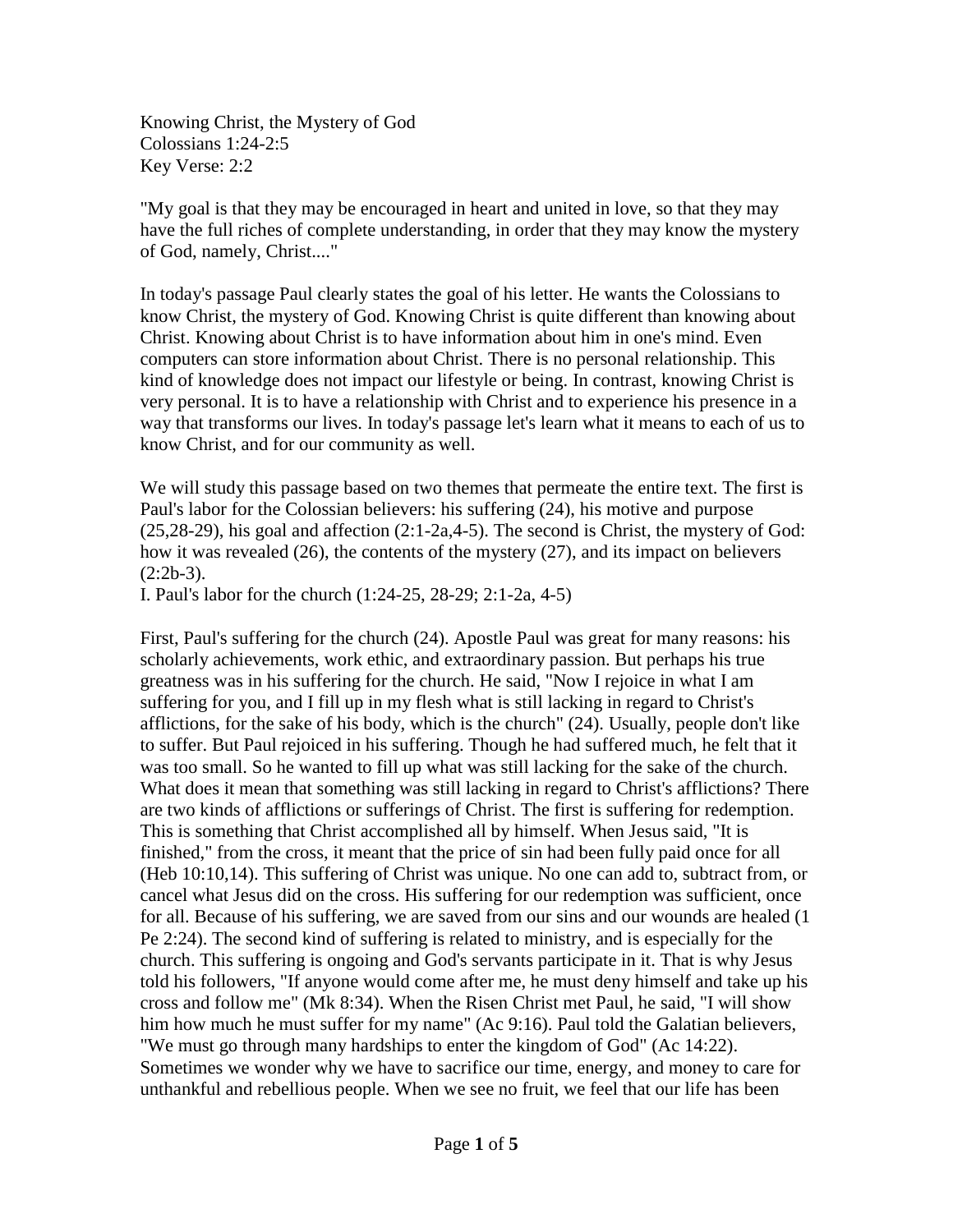consumed for nothing. We become like Isaiah, who asked, "How long, O Lord?" However, we should know that suffering for Christ and the church is meaningful. It shapes us in the character of Christ. When we participate in the suffering of Christ we will also share in his glory (1 Pe 4:13).

Second, Paul's motive and purpose in serving the Colossians (25,28-29). Paul worked hard and suffered a lot for the church because he had become its servant by the commission God gave him. The task the Lord gave him was to present the word of God in its fullness. God works for the church through servants of God, whom God commissions for his purpose. They should be faithful to this task and do it to please God, not men. This was Paul's motive.

What were the contents of Paul's teaching? In verse 28, we find that Paul proclaimed Christ, admonishing and teaching everyone with all wisdom (28). Here we learn a very important truth about teaching the Bible. The focus is the person Christ--not doctrines, morals, or religious rules. When we study the book of Acts, the Apostles preached Christ himself. Though they referred to Old Testament Scriptures, they always pointed to Christ, especially his death on the cross and resurrection. In John 5:39 Jesus told the religious leaders, "You study the Scriptures diligently because you think that in them you have eternal life. These are the very Scriptures that testify about me...." All Scripture points to Christ (Lk 24:44; Jn 5:39). Christ is the center of the Bible. Wherever we go, whatever passage we teach from, God's servants should proclaim Christ. When we do so, people can meet Christ who can live in them and transform them. We see a good example of Christ-centered teaching in missions work in Korea. Missionary Arch Campbell lived and worked in Korea from 1916 until after the Korean War. He wrote a book called "The Christ of the Korean Heart."1 In it, he says, "The Christians in Korea do not 'embrace Christianity.' They are not induced to try the Christian 'Way of Life.' They are not won over to a new religion. They are introduced to a Person--the most wonderful Person that ever lived--the most wonderful Person 'that ever liveth.' A Person who loved them before they heard of Him. A Person who loved them so much as to die for them. A Person who invites them into fellowship with Himself throughout all eternity. A Person who stands at the door and offers to 'come in and sup with them.' And they have opened the door and received."

What is the purpose of preaching Christ? Verse 28b says, "...so that we may present everyone fully mature in Christ." That means to become like Jesus: to be as humble as Jesus, as loving as Jesus, as compassionate as Jesus, as patient as Jesus. The purpose of our disciple-making ministry is for us all to grow mature in Christ and to be like him. Paul worked hard for this task, not by his own strength, but with the powerful energy of Christ (29).

Third, Paul's goal in writing and his affection for the Colossians (2:1-2a,4-5). Look at 2:1-2a. "I want you to know how hard I am contending for you and for those at Laodicea, and for all who have not met me personally. My goal is that they may be encouraged in heart and united in love...." Paul had not met the Colossian believers personally. His coworker Epaphras had pioneered the churches at Colossae, Laodicea and Hierapolis (4:13). However, Paul wanted them to know how hard he was contending for them. At that time, Paul was in prison and could not do anything for them physically. But upon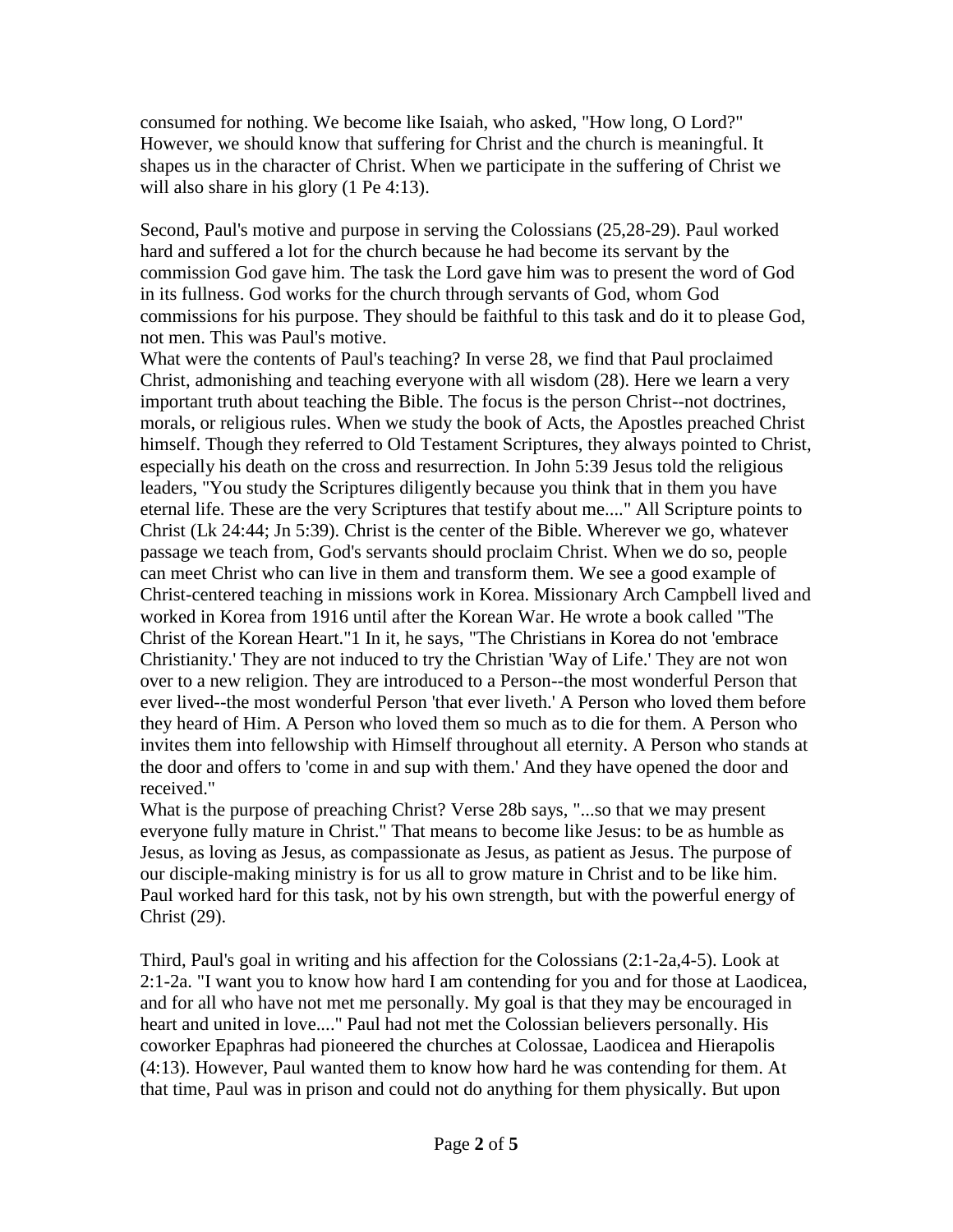hearing of them from Epaphras, he accepted them in his heart, and he began to serve them as his own children. But what could he do from prison? First of all, he prayed for them. Truly we are limited by time and space. Our lives are so hectic that we often have no room to think about others. We are like prisoners confined to a cell. When we hear about God's children who are in trouble, what can we do? We can pray. Prayer is not limited by time and space. Even if we have no money, we can pray. Prayer is a powerful weapon, which taps the resources of Almighty God. Not only did Paul pray for them, he also wrote a letter to them. That letter became part of the Bible and has moved so many people's hearts--even ours today. We can write letters. We can do even more than write letters. We can e-mail, text, twitter, Facebook, and so on. We should not use these things to complain or commit sin and discourage others. Rather, we should use them to proclaim Christ and encourage others. Furthermore, Paul sent Tychicus to the Colossians to help them (4:7). Why did Paul struggle so much for the Colossians? Paul wanted them to be encouraged in heart. At that time, Paul needed encouragement. He was in prison. But he really wanted to encourage the Colossians. He also wanted them to be united in love. The character of Christian life is unity in love. When love is absent, the church is dead. When there is love, the church is made alive and strong.

Paul struggled hard to help the Colossians know Christ so that they might not be deceived by fine-sounding arguments (4). Though he was absent from them in the body, he was present with them in spirit (5a). He was delighted to see how disciplined they were, and how firm their faith in Christ was (5b). In short, he had Christ's affection for them. With the mind of Christ, he could embrace all kinds of people. As we see Paul in a Roman prison, yet overflowing with the affection of Christ, we wonder how it was possible. He had a treasure in his heart: Christ. Let's consider this treasure.

## II. Christ, the mystery of God (1:26-27; 2:2b-3)

In today's passage, the word "mystery" is repeated three times (26,27; 2:2). Paul calls Christ, "the mystery of God." Why? How was this mystery revealed? What are its contents? What is the impact on those who know it? The character of a mystery is that it is a hidden secret. It can only be known by revelation. Without revelation, it is impossible to know this secret. Another characteristic of a mystery is that it is something valuable. We cannot say that a hidden bread crumb is a mystery. But a hidden treasure of gold and jewels is a mystery. Christ was hidden, and he is most valuable.

First, how the mystery of God was revealed (26). Verse 26 says, "...the mystery that has been kept hidden for ages and generations, but is now disclosed to the Lord's people." In this verse we can find God's way of working. In the beginning, right after the first man and woman sinned, God promised to send a Savior. We call this the primitive gospel (Gen 3:15). Later, God chose one man Abraham and revealed his plan to make his offspring a blessing to all nations on earth (Gen 12:3). This offspring referred to Christ Jesus (Gal 3:16). The events of Christ's life were foretold in the Scriptures: how he would be born (Mt 1:23), his name (Mt 1:21), his birthplace and what kind of ruler he would be (Mt 2:6), what kind of ministry he would carry out (Mt 11:4-5), how he would suffer and rise from the dead (Lk 24:46), his divinity (Isa 9:6, Mt 24:44), and so many other things.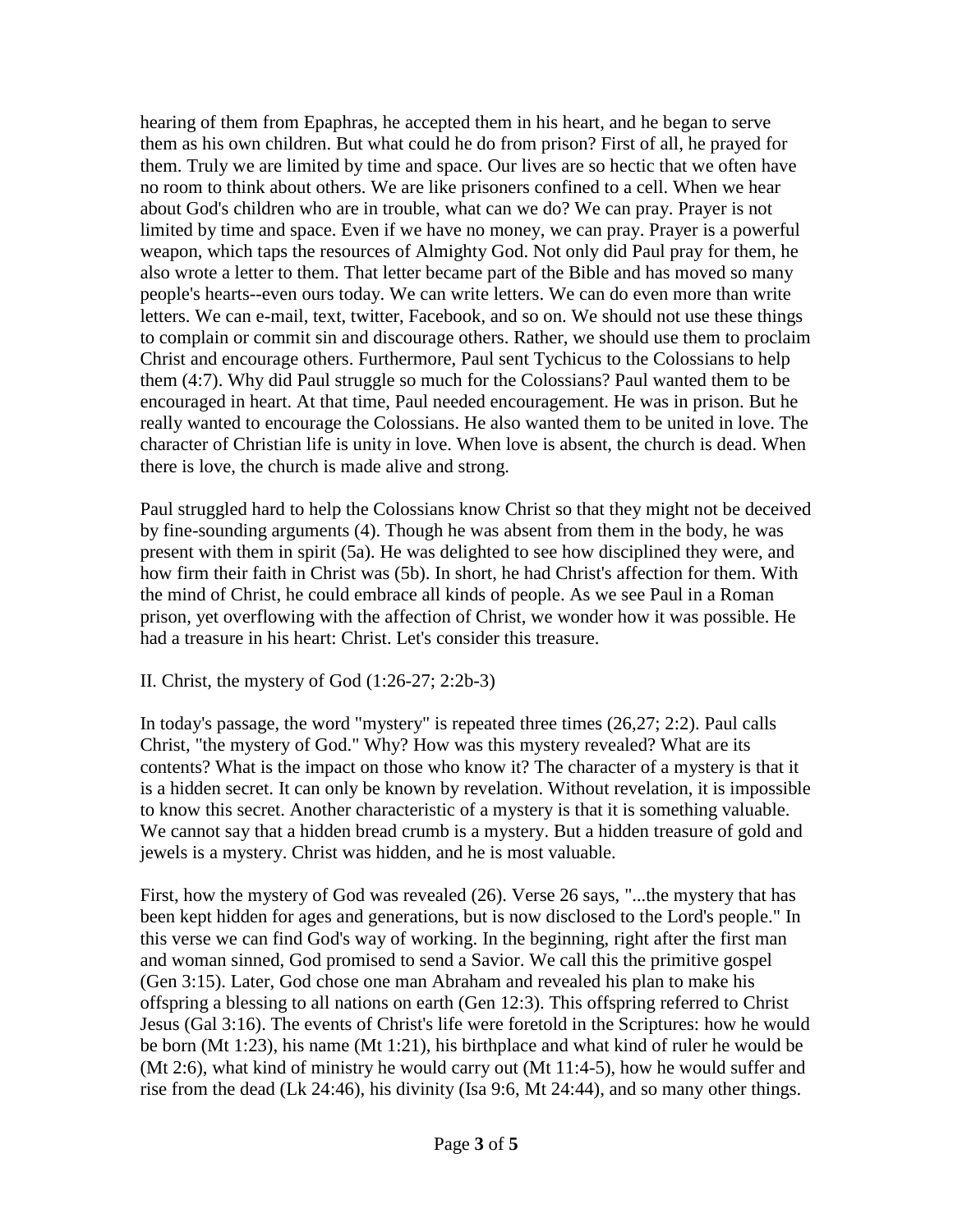Yet God did not reveal this great plan to many people (Gal 3:8; Ex 19:5-6; Ro 9:6-8). Only a few godly people knew. God did not reveal this plan all at once. It was a progressive revelation that unfolded event by event over many centuries (Rom 16:25-27). Then, when the time had fully come, God sent his Son (Gal 4:4). God revealed himself through his Son fully. In this way God fulfilled his promise. Why did God reveal his plan in this way? It is because the mystery is so profound and so amazing that no one can comprehend it. It is like the rising sun. When the sun first begins to shine, we only see small signs of it. But gradually it rises to illuminate the world fully. Then all the darkness disappears. We can see very clearly. Christ, who was a hidden mystery for many generations, has now been revealed to us very clearly.

Second, Christ in you, the hope of glory (27; 2:3). Let's read verse 27. "To them God has chosen to make known among the Gentiles the glorious riches of this mystery, which is Christ in you, the hope of glory." In this verse, "them" refers to the Lord's people. Among them are both Jews and Gentiles. The fact that Gentiles had become the Lord's people is amazing. The Gentiles were alienated from God, and foreigners to the covenants and promises, without hope and without God in the world (Eph 2:12). They were regarded as scum by the Israelites. But God chose to reveal to them the glorious riches of his mystery. Why did Paul call Christ "the glorious riches"? It is because in Christ there are all kinds of treasures, such as forgiveness of sins, adoption as God's children, inheritance in his eternal kingdom, provision for all our needs, protection from evil, wisdom and knowledge (2:3), membership in the body of Christ and fellowship with God's children, a glorious mission, the gift of the Holy Spirit who makes us fruitful, and so much more. Christ is the source of all these things. Whoever receives Christ suddenly becomes very rich, far richer than Bill Gates. Where is Christ? Christ is not far from us; he is in us. He dwells in us and is working to transform us into his image. Though we suffer from our sinful nature while in the body, gradually he changes us into his likeness. In the end, he will completely change us into his glorious image. We will be like him and live with him forever in the kingdom of God. This is our hope, the hope of glory. So we have a great treasure in our hearts. In 2 Corinthians 4:7, Paul refers to this as "treasure in jars of clay." Though Paul was in a crushing situation, he was not crushed. He was not in despair (2 Cor 4:8). He was always full of the Spirit because of the treasure in his heart. So he said, "Therefore we do not lose heart. Though outwardly we are wasting away, yet inwardly we are being renewed day by day" (2 Cor 4:16). What glorious riches we have in Christ! We are fully satisfied with Christ. How is this amazing grace possible? With man it is impossible. But with God it is possible. Another quotation from Campbell's book illustrates this. He writes: "There flashed through my mind the familiar story of the chemistry teacher who had his students bring him some of the filthiest mud they could find. The sample came from the scum by the side of the filthy stream running through the industrial part of the town. 'This sample is made up largely of five ingredients,' said the professor, 'clay, sand, soot, decomposed organic matter and water. We call it dirt. Man cannot do much with these substances but from them God can make beautiful things. From the clay He can make sapphires and rubies; from the sand, opals and agates; from the soot, diamonds; from the organic matter, roses; and from the water, snow. Man